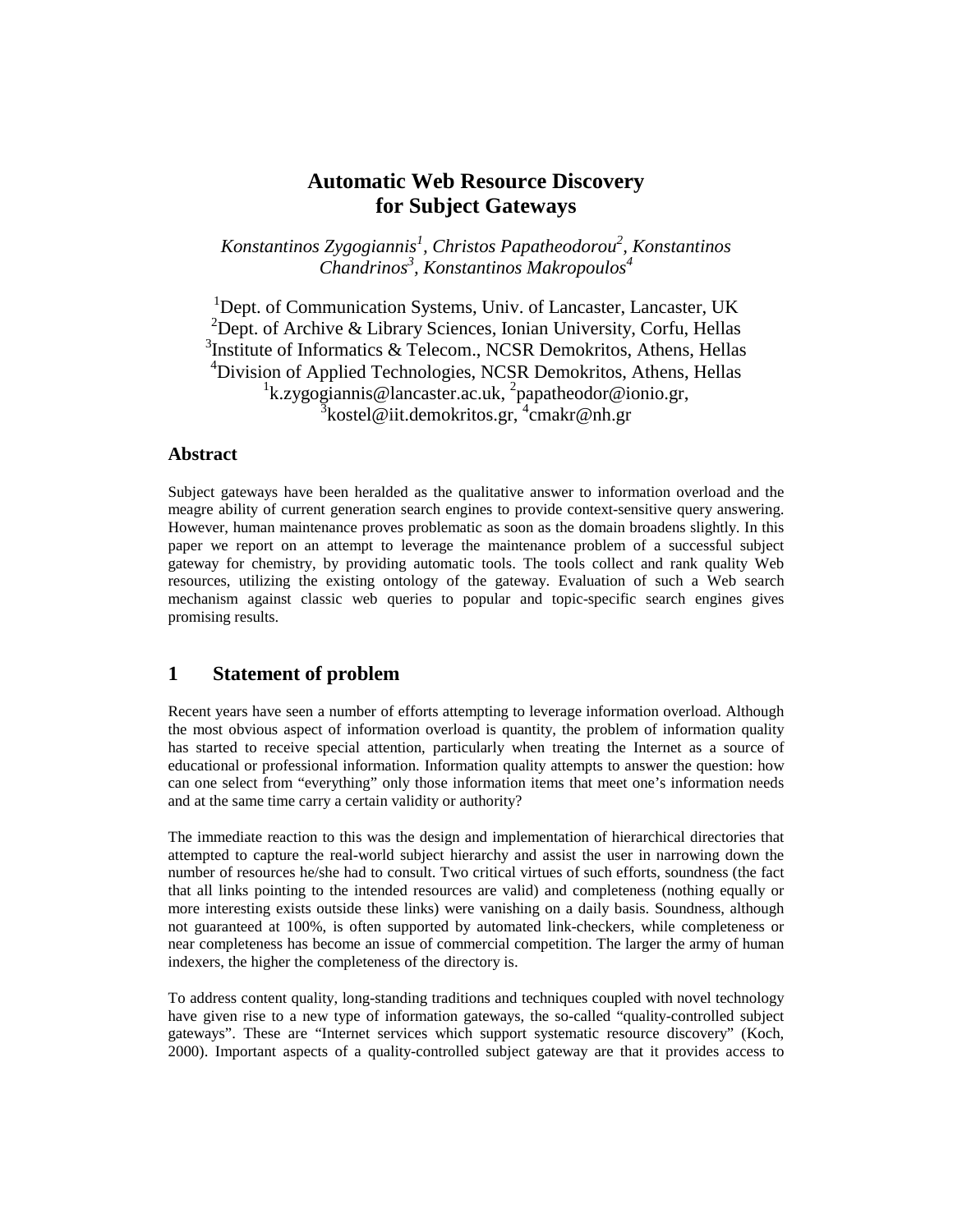resources that are mostly on the Internet along with descriptions of these resources and the ability to browse through the resources via a subject structure. In the following paragraphs the term "subject gateway" is to be interpreted as a quality-controlled Internet resource catalogue, with descriptive documentation and a hierarchical browsing facility.

Subject gateways employ one or more quality criteria for selecting resources. The employed criteria manifest themselves in the resource selection, in the hierarchy decisions and/or the descriptions that accompany every link to a resource. Subject gateways are hard to maintain, primarily because the criteria for content inclusion are not necessarily compatible with the indexing mechanisms provided by Web search engines. Although it is relatively simple for the administrator of a subject gateway to construct automated Web queries and augment the gateway with the links returned, it is often the case that the results contain marginally relevant or even irrelevant answers. This is not alleviated either by the so called "relevance ranking" performed lately by the search engines, although a number of algorithms have been proposed (Yuwono & Lee 1996; Carrière & Kazman; Kleinberg 1998; Page et al., 1998). Relevance ranking within the result set is often used because there is no hierarchical structure of concepts to signify the context when issuing a query. Relevance metrics are tuned to popularity and cross-reference, rather than quality, which is of course a subjective judgement and hence cannot be automatically computed by a search engine.

Although the difficulty of maintaining a subject gateway, there are continuing efforts to provide automatic "intelligent" software components that will attempt to employ "quality" criteria while they are crawling the Web for resource discovery. Personalization techniques learn, model and utilize the subject gateway users behavior to discover interesting information resources and customize personal portals (Anderson & Horvitz, 2002). The Focused Crawler system (Chakrabarti et al., 1999) bounds its crawl to find links that are relevant to web pages indicated by a user and tries to identify the pages that are great access points to many relevant pages. Ontologies address the semantics problem of the query words issued to the search engines. An ontology (Noy & McGuiness, 2001) is a formal and explicit description of concepts in a domain of discourse as well as their properties and features and the restrictions on these properties. Concepts are usually organized hierarchically. Ontologies include machine-interpretable definitions of basic concepts in the domain and relations among them and define a common vocabulary for sharing information in a domain. Many intelligent search engines use ontologies to organize web pages according to their topical hierarchical structure (Tiun et al., 2001; Tandudjaja & Mui 2002).

In this paper we report on work contributing to the automation of maintenance of a qualitycontrolled subject gateway. Our work aims to provide a subject gateway administrator with a system, which aids him in discovering new resources using the controlled vocabulary offered by a domain specific taxonomy. In doing so, we expect that the quality criteria employed by humans in crafting taxonomical hierarchies will be maintained in the newly discovered resources. Our experiments were based on a well-established and popular subject gateway on Chemistry, but the design and implementation of the mechanisms for automatic resource discovery is domain independent.

# **2 The Chemistry Information Retrieval**

"Information Retrieval in Chemistry" subject gateway (http://macedonia.chem.demokritos.gr) has developed a 3 level taxonomy followed by a controlled vocabulary for representing the chemical knowledge and related domains. For each level there is a set of codes.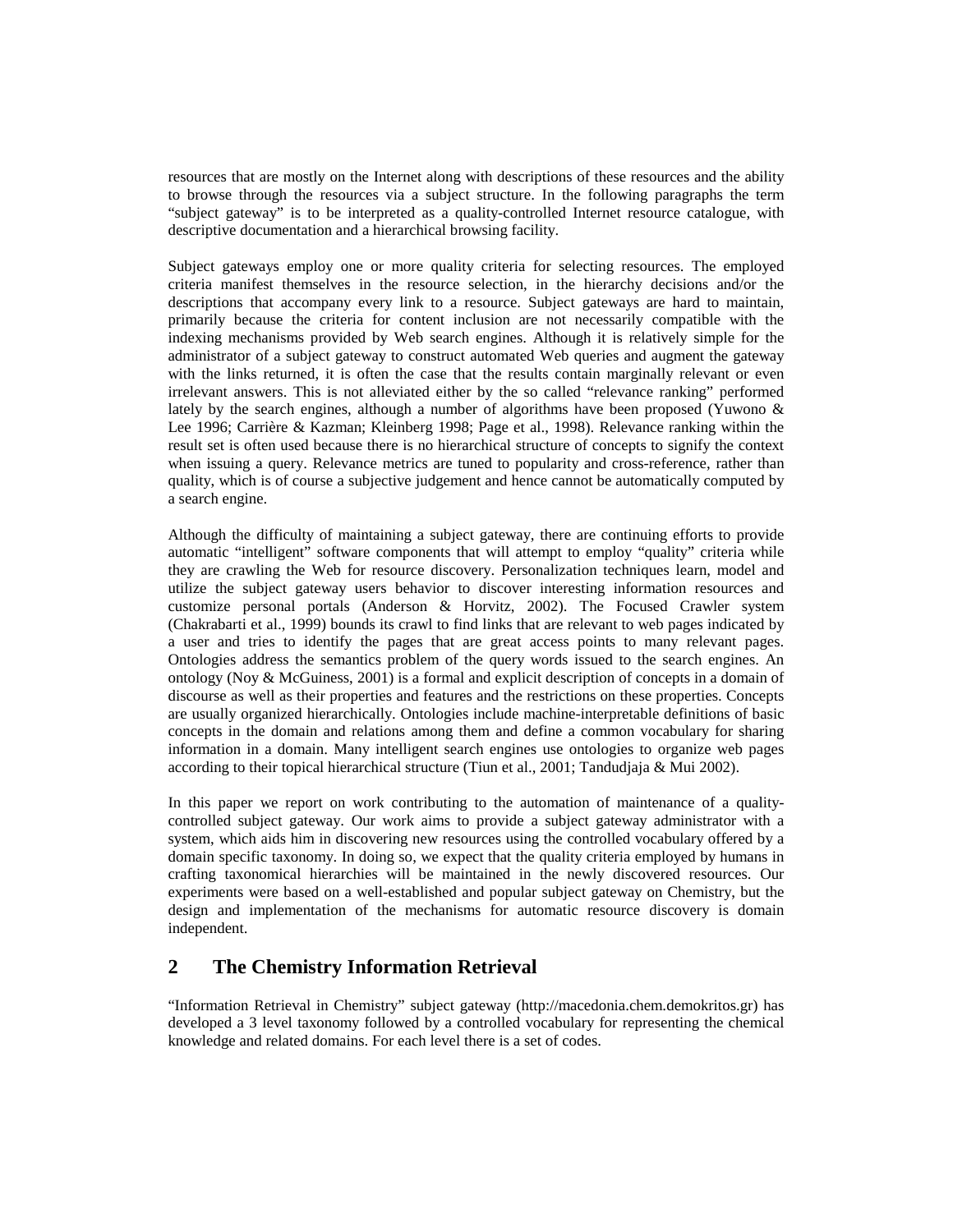- 1st level: Chemistry or Chemistry Related scientific domains (two-digit codes for example "Chemistry" code=01 or "Energy" code=06)
- 2nd level: Chemistry or Chemistry Related sub-domains (Biochemistry, Organic Chemistry, Food Chemistry, etc., three-digit codes, for example "Biochemistry" code=050 or for the Chemistry related "Biotechnology" code=200)
- 3rd level: Information Resources (Books, Journals, Databases, Conferences, Mailing lists, Academic Servers, News/newspapers/magazines, etc., two-digit codes for example "Database" code=15)

In view of the above, the combination of codes defines a query to the subject gateway (i.e. 01-050- 15 means "Biochemistry: databases").

The administrator maintains the subject gateway by performing a search into popular search engines, extracting the results and finally selecting the best. Given the current size of the gateway a full cycle through the taxonomy can be achieved twice a year on a part-time basis or up to four times a year on a full time basis. We designed and implemented a set of automatic mechanisms that allow the administrator to go through this cycle much more rapidly, by utilizing the implicit ontology to construct queries to popular search engines. We re-rank their results minimising the number of links requiring visual inspection for quality assurance.

## **3 The proposed architecture**

We designed and implemented a client/server architecture using Java for content collection and processing and HTML for the Web interface. The proposed system consists of three modules. These are the searching module, the ranking module and finally the end-user interface.

### **3.1 Searching**

The administrator issues a query through a web form, using the controlled vocabulary terms provided by the taxonomy. The query is re-formatted appropriately and propagated to a list of predefined popular search engines including a large number of Chemistry related search engines and portals. Moreover he/she can choose the number of the results that will be analysed from each response set, including "all results". In this version, we have used hard-coded wrappers to extract the links pointing to content from the returned results. The searching procedure removes duplicates and invalid URLs and stores the requested number of links in a database. Since the search engines rank their results, the stored links are the top ranked from each response set.

## **3.2 Ranking**

The Ranking servlet extracts the search results from the database where they were stored from the Search procedure, processes them and finally stores the ranked results to a different database. During its operation the algorithm methodically examines all the various links provided and uses regular expressions, substring matching and the edit distance for errors and misspellings since the domain contains a lot of technical terminology.

In particular, if the exact taxonomy term has been found in a specific link, then the algorithm marks this link with a score accordingly to (i) the frequency of the taxonomy term as well as (ii) its position in the retrieved page (e.g. if the taxonomy term is found in the meta tags instead of the main text, for example in the title of the retrieved page, then the page takes a bonus). Moreover if a taxonomy term consists of more than one word, then the algorithm combines the above-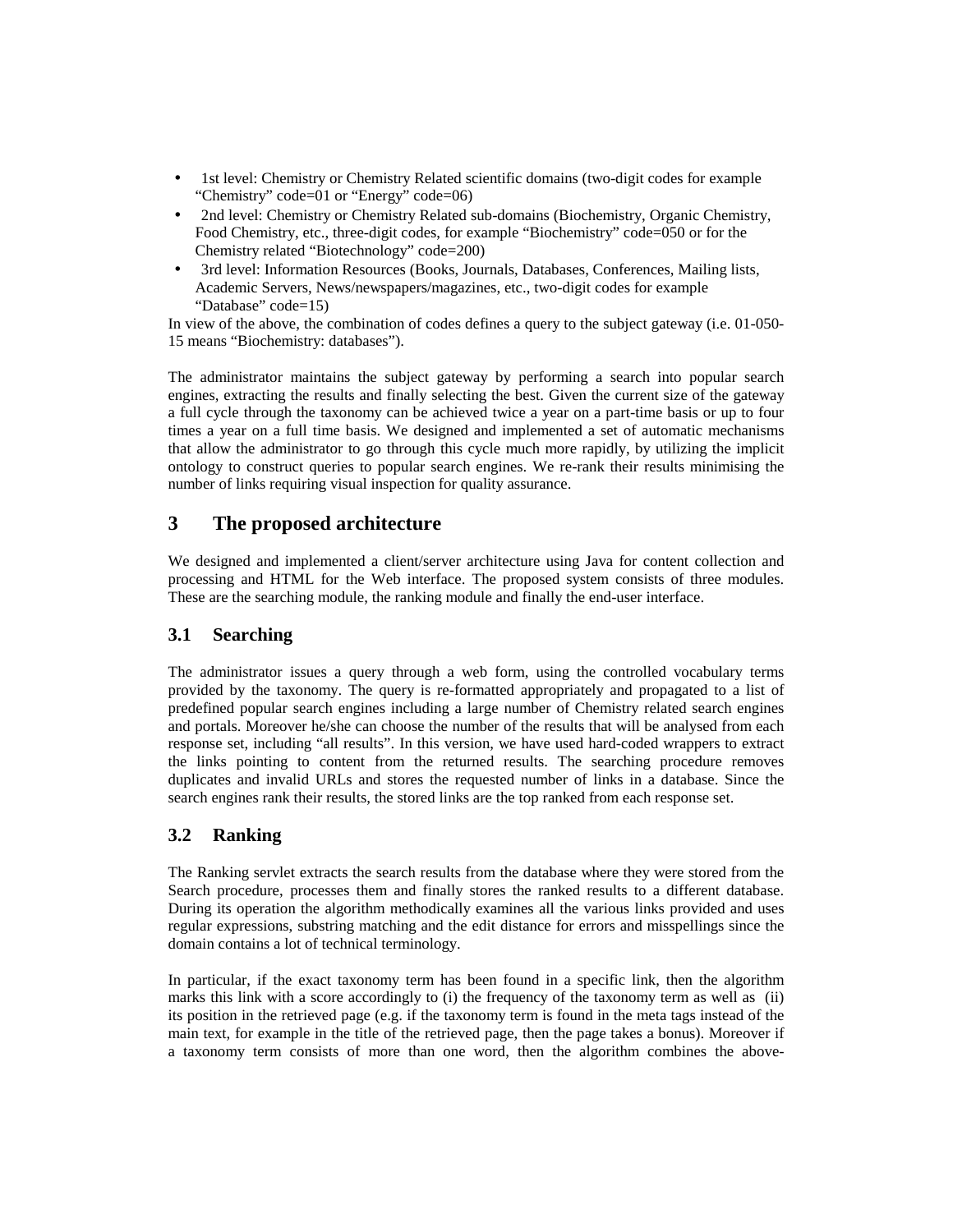mentioned criteria with the proximity of the taxonomy term words in the retrieved page. If the proximity of two words or phrases is greater than a maximum allowed distance in the retrieved page, then the algorithm considers that the taxonomy term does not exist in the retrieved page. For instance, for a given example of a taxonomy term consisted of two words, it could be stated that these words should occur within four words. In the case of a relevant matching, the algorithm ranks the retrieved page with respect to the (i) edit distance that the taxonomy term has with the words in the retrieved page (e.g. if taxonomy term is 'journal' and a word in the retrieve page is 'journalism' then edit distance equals to 3) and (ii) above-mentioned three criteria (position, frequency and proximity) of the similar words in the retrieved page.

### **3.3 User Search algorithm and user interface**

The ranked results can be browsed by the users through a web form. The users can select at a query one or more Chemistry related sub-domains (Educational, Databases, Glossaries, Journals), but only one domain (Organic, Inorganic, Physical, Analytical, and Environmental Chemistry). Furthermore they can select a sub-set of the search engines used by the searching module of our system to collect links. The query is performed offline, on the previously aggregated, ranked and potentially approved links. The results are returned in the form of clickable HTML links and their ranking is mentioned.

Given the positive results of the work so far, we intend to experiment by allowing the user, after appropriate warning, to send queries to the selected search engines at real time, when the existing results do not satisfy the original query. This will allow us to define a trade-off between the delays of answering with the topicality of the real time results.

# **4 Evaluation**

An early evaluation test was performed with the first prototype. Queries were posed to four search engines, including two Chemistry related, Yahoo and Google, as well as to the proposed automation mechanisms. During this evaluation, each search engine was queried ten times for ten different subjects. The queries issued were: Organic chemistry journal, Chemical suppliers, Chemical magazines, Chemical portals, Chemical DNA structure, Spectroscopy, Nuclear Magnetic Resonance, Apolipoprotein Antigen, Acetyloleolinesterace, Ion chromatic analysis system. The subject gateway administrator browsed the results and selected the relevant answers summarised in the following table, after removal of duplicates.

| Ouery         |    |    |    | 4  |                     | O  |    | Õ  |    | 10 |
|---------------|----|----|----|----|---------------------|----|----|----|----|----|
| ChemIndustry. | 18 | 19 | 23 | 20 | 32                  | 42 | 16 | 32 | 29 | 09 |
| Chemie.de     | 34 | 15 | 12 | 29 | 28                  | 30 | 19 | 41 | 16 | 13 |
| Google        | 23 | 28 | 22 |    | 13                  | 19 | h  |    |    |    |
| Yahoo         | 19 | 24 | 14 | 12 | 10                  | 6  |    |    |    | U  |
| Total         | 56 | 53 | 43 | 42 | 41                  | 23 | 29 | 51 | 14 | 16 |
| Our system    | 69 | 73 | 78 | 69 | $\mathbf{r}$<br>- 1 | 49 | 53 | 74 | 32 | 43 |

**Table 1:** Relevant Answers for a Sample of 100 Queries

The *Total* row of Table 1 accumulates the overall number of correct results. This was produced by adding the number of correct results returned by each search engine excluding duplicate findings than may occur during this addition. Table 1 shows that the designed gateway maintenance